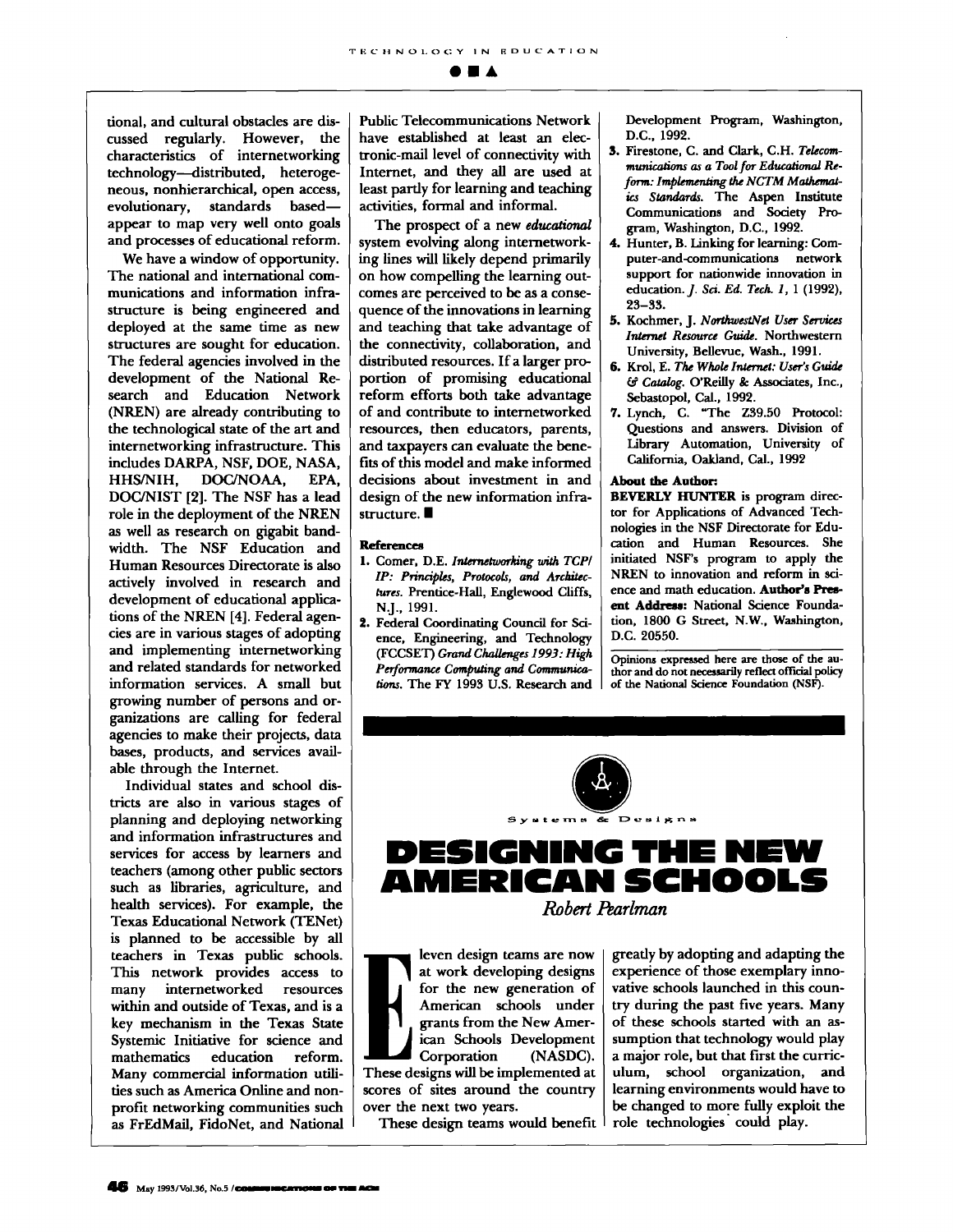**OIA** 

The easiest lesson to grasp from a decade of significant infusion of technology into American schools is that technology by itself does not transform schooling. Horror stories abound of new technology-intensive facilities failing to remake classrooms. The *Wall Street Journal* (Nov. 23, 1992) calls the new Stuyvesant High School in New York City a "computer nerd's dream but an educator's quandry." It also complains that the technology fails to "cut costs or improve productivity."

Changing schools requires changing all elements of school practice and organization simultaneouslyschool organization, curriculum, assessment, technology, and the learning environments.

*• School Organization.* Large schools and their isolated classrooms have to be broken down and recombined into smaller cluster communities that provide more personal environments for children and self-managing work teams for teachers.

*• Curriculum.* Teacher-talk, workbooks, and make-work academics have to be replaced by meaningful and authentic short and long-term project work by students.

*• Assessment and Accountability.* A personal growth system needs to be created to help students, parents, and teachers set goals, plan, monitor, and assess a student's evolving performance through real products, presentations, and exhibitions of their work. School accountability, in turn, should shift from basic-skill multiplechoice tests to new performancebased tests and other high-performance indicators.

*• Technology.* With a change in learning and teaching toward project work, technology should be made ubiquitous in the school building and community to provide students and teachers with the tools to do their work and to communicate and collaborate with one another and with similar-minded collaborators throughout the world.

*• Learning Environments.* Schools where students and teachers are workers require learning environments designed more like workplaces, with spaces that are workrooms, work areas, seminar rooms, and conference rooms.

We have learned a great deal about technology utilization in K-12 education in the past decade. The applications that most successfully support new forms of learning and teaching are productivity tools that help students and teachers do their work. These include word processors, software products like Hyper-Card, Linkway, and HiCE Media Text that allow students to make new kinds of documents combining text, graphics, and video, multimedia stations for publishing and for making videos, telecommunications to connect kids and teachers to collaborators in doing real science and in sharing writing and other communications. Other technology applications that spur cooperative learning and higher-order thinking include discussion stimulators and group activity generators.

Project work and the appropriate application of technology tools require work spaces, work areas, work rooms, and specialized discussion and seminar rooms. Schools must stop resembling egg crates of standard-sized rooms. Schools now need to house both large and small work spaces more appropriate to the new learning tasks and activities, and more appropriate to students who are working collaboratively and individually on their projects and products.

Two schools that serve as excellent design examples for this new generation are South Pointe Elementary in Dade County, Fla., and the Saturn School of Tomorrow in St. Paul, Minn. (Saturn was the school former President George Bush visited in 1991 to announce his New American Schools proposal.)

Key for a restructured school to be built or remodeled is a school-based team with a shared educational vision that can lead to an innovative educational design, facility design, and the right application of technology to support the vision. Dade County public schools (Miami) solicited these shared innovative visions by being the first school system in the country to issue a national Request for Proposals (RFP) to design the first seven of 49 new schools that Dade would build over the next five years.

The Saturn School Project-Dade's effort to recruit the best ideas--is a partnership of the school board, the superintendent, and the teachers union. All agreed the new schools should be redesigned, educationally and physically, from the ground up. By the fall of 1992, ten Saturn schools had opened in Dade, and a new cycle of RFP's had been issued.

South Pointe Elementary School opened in September, 1991, based on the Tesseract School model from Education Alternatives Inc., an organization running an innovative private school in Minneapolis. The Tesseract model stresses active learning in every subject and true ownership of learning by students. Teachers work with students to "plan, do, and review" their learning activities. Teachers are gentle and nonintrusive and work with students to learn how to learn, and learn how to make choices.

No subject is fragmented--it is whole language, and whole social studies. No workbooks or xerox sheets are used. Students work together, learn about each other's learning styles, confer, and review and make presentations. Education is personal. Every student at South Pointe has a "mentor," either a parent or a recruited senior citizen. Teachers, mentors, and students together develop the student's personal education plan.

Several national articles on South Pointe have stressed the unique situation of the private firm being contracted to manage a public school. But it is seriously misleading to view South Pointe as a privatization-ofpublic-education story. Rather, it is a story of innovative Dade public school educators managing a school while buying training, consultation, and support from a company with a unique, "child-centered" vision. Education Alternatives, Inc. (EAI), however, changed their business orientation in September, 1992, when they contracted to directly manage nine public schools in Baltimore.

Prior to opening, the Principal and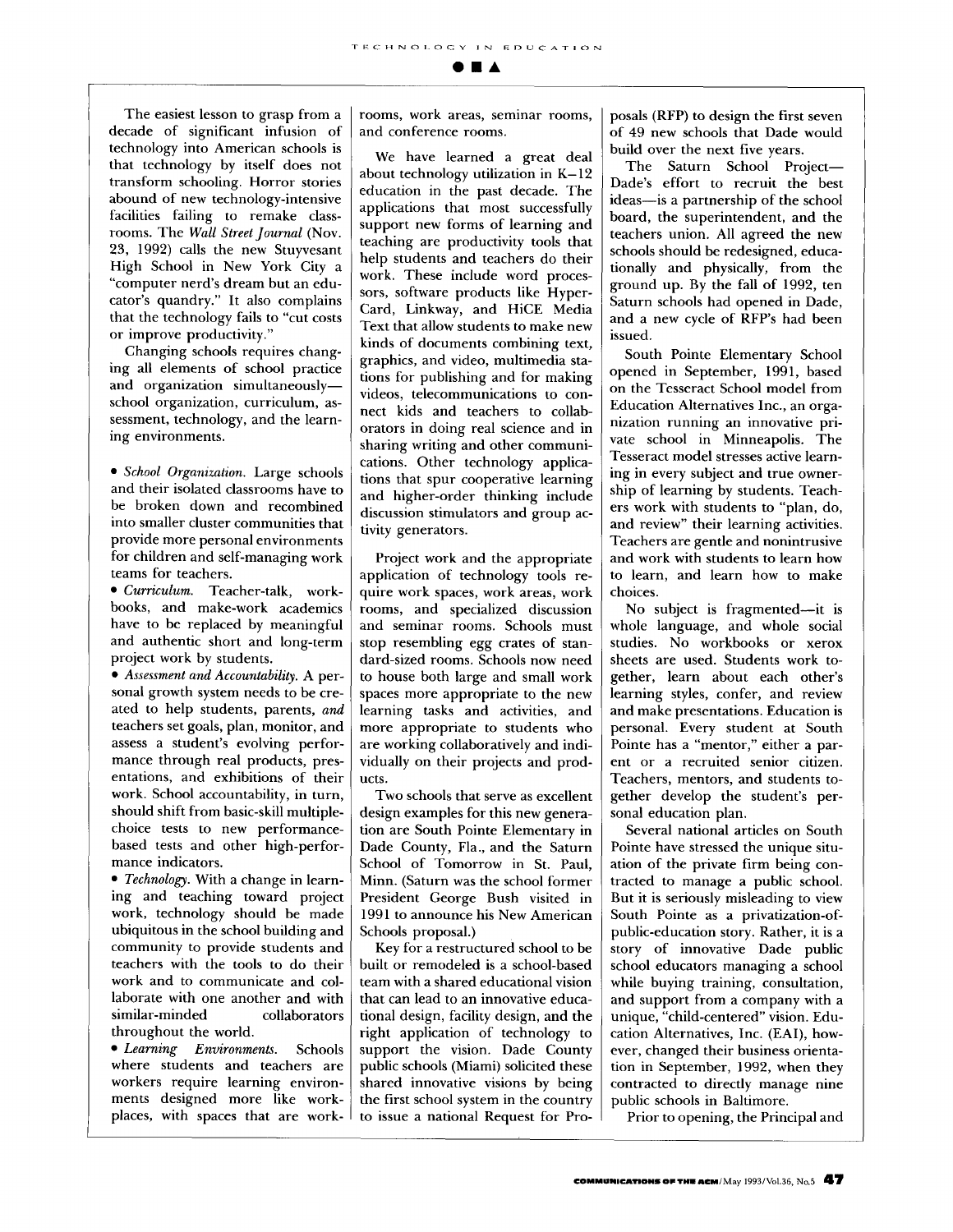**gila** 

Lead Teacher of South Pointe recruited 25 Dade teachers who shared the school's vision, of more than 400 who applied, and lead them in Tesseract training. Working with architects, they recast the new building design to create a facility designed for community and for the whole child. The K-6 school of 500 students is divided into four K-6 "communities" of approximately 150 students each. Each community occupies one distinct half-floor wing of the two-story building. At South Pointe each K-6 community meets for 10-15 minutes every morning, so each community space is designed with sliding walls to facilitate community meetings. And because teachers and students stay with the community for the student's K-6 years, the sliding walls and large rooms facilitate teacher teaming and collaboration and joint activities among classes and groups within the communities.

Technology is mainly distributed in classrooms so that students can use these tools to do their own projects. Teachers use technology to take and keep notes on student learning styles and activities. Classrooms are large in order to accommodate a large variety of student work spaces. There is a technology lab at the school, but it is an open-access walk-in room with multimedia publishing and videoproducing stations staffed by a paraprofessional who assists the student workers.

Both the St. Paul Saturn School and Dade's 49-school Saturn School Project had been inspired in the late 1980s by American Federation of Teacher's President Albert Shanker challenge to create schools where "labor and management threw away all their assumptions about how to manufacture an automobile and sat down together to design the process afresh."

St. Paul Saturn's vision was started in 1987 by a working group and included prospective parents and partners such as the St. Paul Federation of Teachers., the University of St. Thomas, and MECC, the largest K-12 educational-software company in the world.

At Saturn, students (grades 4-8)

confer with teachers and parents to construct their own personal growth plans. Textbooks are nonexistent. Saturn is located downtown so that student minicourses and projects can take full advantage of the cultural and business institutions and human resources there. Director Tom King says Saturn students learn "new skills for a changing world: global communications, personal wellness, mentorship/apprenticeship, and community service activities, cooperative learning, project-based work, videography."

What is remarkable about the Saturn experience is that the team, including the director, teachers, and parents had an opportunity to first create the new learning environments at a temporary site and try them out and revise them over a year and a half. It was this unique practical experience that made it possible with them to work with architects to design the learning spaces now located in a remodeled YMCA.

Thus the Saturn site looks nothing like a school. Instead it looks like a series of work rooms, work spaces, work areas, specialty work rooms, offices, and large and small group discussion rooms. Walk the halls of Saturn, and you will see work areas: a writing and desktop publishing center, a lego-logo robotics area, several integrated learning systems and MECC network areas, and spaces and stations throughout all rooms and corridors for small group activity and projects.

The few self-contained classrooms are actually terraced discussion rooms using *Discourse,* a technology which links response terminals throughout the room to a central computer and large-screen terminals and a videodisc presentation system for student- and teacher-led discussions. The microcomputer displays the responses as well as group polling information and charts on a large screen monitor or projection device and also controls a videodisc player. Saturn teachers say that any subject can be taught using the Discourse system.

Technology is everywhere at Saturn, and all rooms and work areas are linked to a central computer network and video distribution system. But the key to technology utilization at Saturn is that the kids and teachers have the technology tools to do their work, and the curriculum is designed to engage students individually and cooperatively in short- and long-term projects.

In our efforts to design the Co-NECT School, we are attempting to learn from the experience of South Pointe Elementary and the St. Paul Saturn School of Tomorrow, as well as from 10 other innovative schools across the country that were launched in the past few years.

Co-NECT stands for "Cooperative Networked Educational Community for Tomorrow." It is a K-12 design that enables local communities to create their own "break-the-mold" schools that will bring together students, teachers, parents, administrators, and community leaders in new social arrangements to work with a radically transformed curriculum with the support of dramatically intensified use of technology.

The Co-NECT School design concept has three key components:

**• A restructured school community,** featuring self-managing "clusters" of students, teachers, administrators, and community members.

• A radically transformed **projectbased** curriculum based on longterm investigation of meaningful and challenging topics, supported by indepth seminars in which students come to have deep understandings of key concepts in all subject areas while developing critical work skills including self-direction, perseverance, and commitment to quality.

• A flexible and open computerbased communication network that supports the restructured school community and the project-based curriculum by connecting all school community members with each other and to a rich array of local, national, and global learning resources and by permitting intensive use of the best available technological resources.

• Besides these components we are developing a personal-growth system for student assessment and school accountability and working with architects to design models for the new